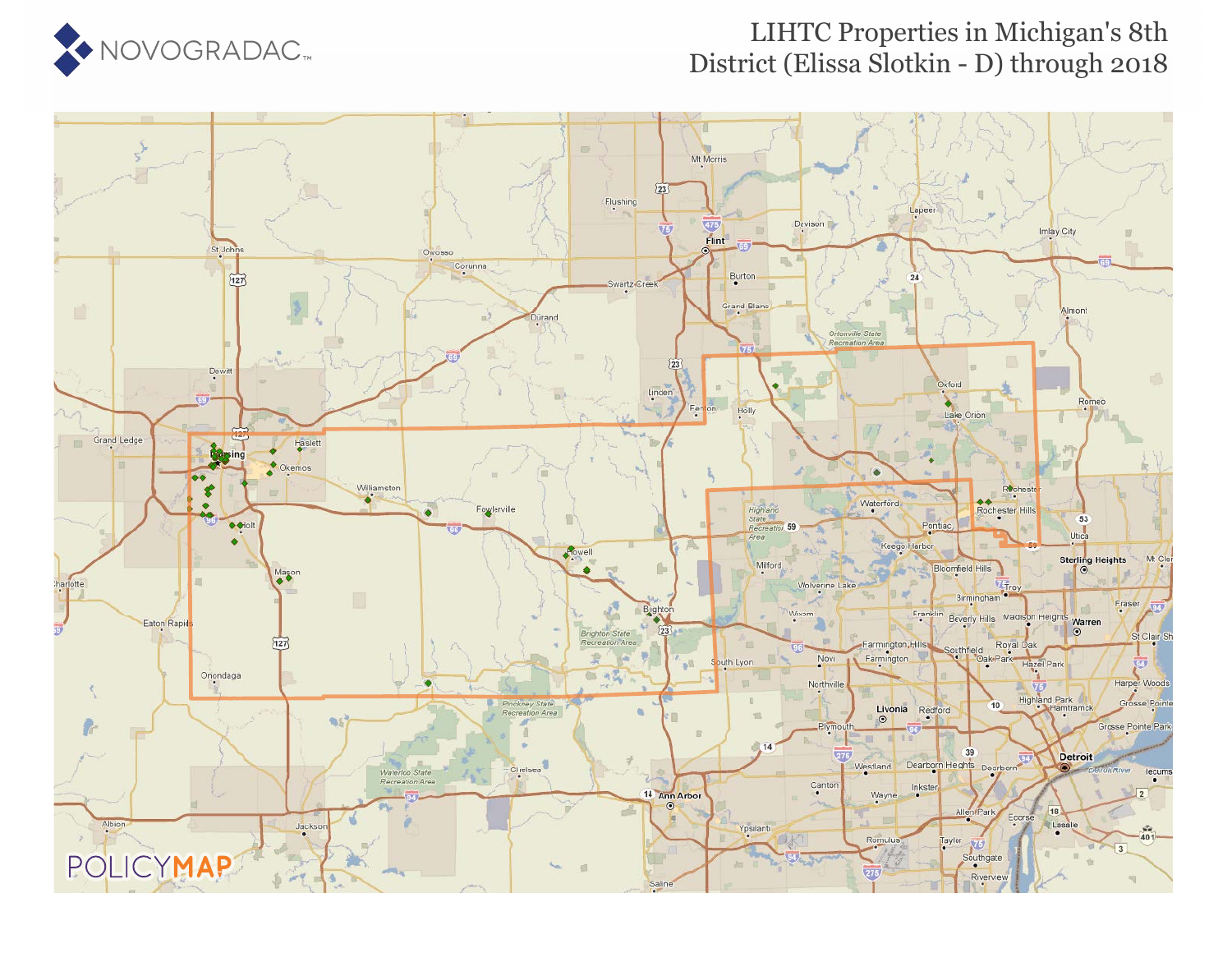| <b>Project Name</b>                                         | <b>Address</b>                                      | City    | <b>State</b>           | <b>Zip Code</b> | Nonprofit<br><b>Sponsor</b> | <b>Allocation</b><br><b>Year</b> | <b>Annual</b><br><b>Allocated</b><br><b>Amount</b> | <b>Year Placed</b><br>in Service | <b>Construction Type</b>        | <b>Total</b><br><b>Units</b> | Low<br><b>Income</b><br><b>Units</b> | <b>Rent or</b><br><b>Income</b><br><b>Ceiling</b> | <b>Credit</b><br>Percentage                 | Tax-<br><b>Exempt</b><br><b>Bond</b> | <b>HUD Multi-</b><br>Family<br><b>Financing/Rental</b><br><b>Assistance</b> |
|-------------------------------------------------------------|-----------------------------------------------------|---------|------------------------|-----------------|-----------------------------|----------------------------------|----------------------------------------------------|----------------------------------|---------------------------------|------------------------------|--------------------------------------|---------------------------------------------------|---------------------------------------------|--------------------------------------|-----------------------------------------------------------------------------|
| <b>COLONIAL WOODS</b><br><b>SENIOR</b>                      | $2001\,\mathrm{W}\,\mathrm{MOUNT}$ LANSING HOPE AVE |         | MI                     | 48910           | No                          | 1995                             | \$0                                                | 1997                             | New Construction                | 90                           | 67                                   |                                                   | $70\,\%$ present $\,$ No $\,$ value         |                                      |                                                                             |
| <b>MARSH POINTE</b>                                         | 5895 MARSH RD HASLETT                               |         | MI                     | 48840           | Yes                         | 1995                             | \$0                                                | 1997                             | <b>New Construction</b>         | 108                          | 108                                  |                                                   | 70 % present $\,$ No $\,$<br>value          |                                      |                                                                             |
| LAKESHORE VILLAGE 2812 ONTARIO<br><b>APTS</b>               | <b>CT</b>                                           | HOWELL  | $\mathbf{M}$           | 48843           | No                          | 1997                             | $\$0$                                              | 1999                             | New Construction                | 144                          | 144                                  |                                                   | $70\,\%$ present $\,$ No value              |                                      |                                                                             |
| GRANDHAVEN MANOR $\stackrel{3223}{\text{HOPE AVE}}$ LANSING |                                                     |         | $\mathbf{M}$ I         | 48911           | $\rm\thinspace No$          | 2002                             | \$0                                                | 2000                             | New Construction                | 150                          | 66                                   |                                                   | $30\,\%$ present $\,$ Yes value             |                                      |                                                                             |
| LAKESHORE VILLAGE<br>II                                     | 2813 TORCH CT HOWELL                                |         | MI                     | 48843           | No                          | 2001                             | \$0                                                | 2000                             | <b>New Construction</b>         | 96                           | 96                                   |                                                   | $30\,\%$ present $\,$ Yes value             |                                      |                                                                             |
| PENN AVENUE APTS                                            | 724 N<br>PENNSYLVANIA LANSING<br>AVE                |         | MI                     | 48906           | Yes                         | 2000                             | \$0                                                | 2001                             | Acquisition and Rehab 20        |                              | 20                                   |                                                   | <b>Both 30%</b><br>and 70%<br>present value | No                                   |                                                                             |
| <b>SUMMER PLACE</b><br><b>TOWNHOMES</b>                     | 4901 S<br><b>WAVERLY RD</b>                         | LANSING | MI                     | 48911           | No                          | 2003                             | \$0                                                | 2002                             | Acquisition and Rehab 136       |                              | 135                                  |                                                   | $30\,\%$ present $\,$ Yes value             |                                      |                                                                             |
| <b>FERRIS 01-1</b>                                          | $516$ W SAGINAW $\,$ LANSING<br><b>ST</b>           |         | $\mathbf{M}$ I         | 48933           | Yes                         | 2001                             | \$0                                                | 2002                             | Acquisition and Rehab 23        |                              | 23                                   |                                                   | 70 % present $\,$ No $\,$<br>value          |                                      |                                                                             |
| <b>FERRIS 01-2</b>                                          | 819 VINE ST                                         | LANSING | MI                     | 48912           | No                          | 2001                             | \$0                                                | 2002                             | <b>Acquisition and Rehab 11</b> |                              | 11                                   |                                                   | $70\,\%$ present $\,$ No value              |                                      |                                                                             |
| FERRIS 01-3                                                 | 718 N<br>PENNSYLVANIA LANSING<br>AVE                |         | MI                     | 48906           | No                          | 2001                             | \$0                                                | 2002                             | Acquisition and Rehab 9         |                              | 9                                    |                                                   | $70\,\%$ present $\,$ No value              |                                      |                                                                             |
| <b>FERRIS 01-4</b>                                          | 901 VINE ST                                         | LANSING | MI                     | 48912           | No                          | 2002                             | \$0                                                | 2002                             | Acquisition and Rehab 11        |                              | 11                                   |                                                   | 70 % present No<br>value                    |                                      |                                                                             |
| SAGINAW TERRACE<br><b>REDEVELOPMENT</b>                     | $512$ W SAGINAW $\,$ LANSING<br>ST                  |         | $\mathbf{M}\mathbf{I}$ | 48933           | $\rm\thinspace No$          | 2002                             | \$0                                                | 2002                             | Acquisition and Rehab 11        |                              | 11                                   |                                                   | 70 % present $\,$ No $\,$<br>value          |                                      |                                                                             |
| <b>CAMELOT HILLS</b>                                        | 601 SADIE CT                                        | LANSING | MI                     | 48906           | $\rm\thinspace No$          | 2003                             | $\$0$                                              | 2003                             | Acquisition and Rehab 102       |                              | 102                                  |                                                   | Both $30\%$<br>and 70%<br>present value     | No                                   |                                                                             |

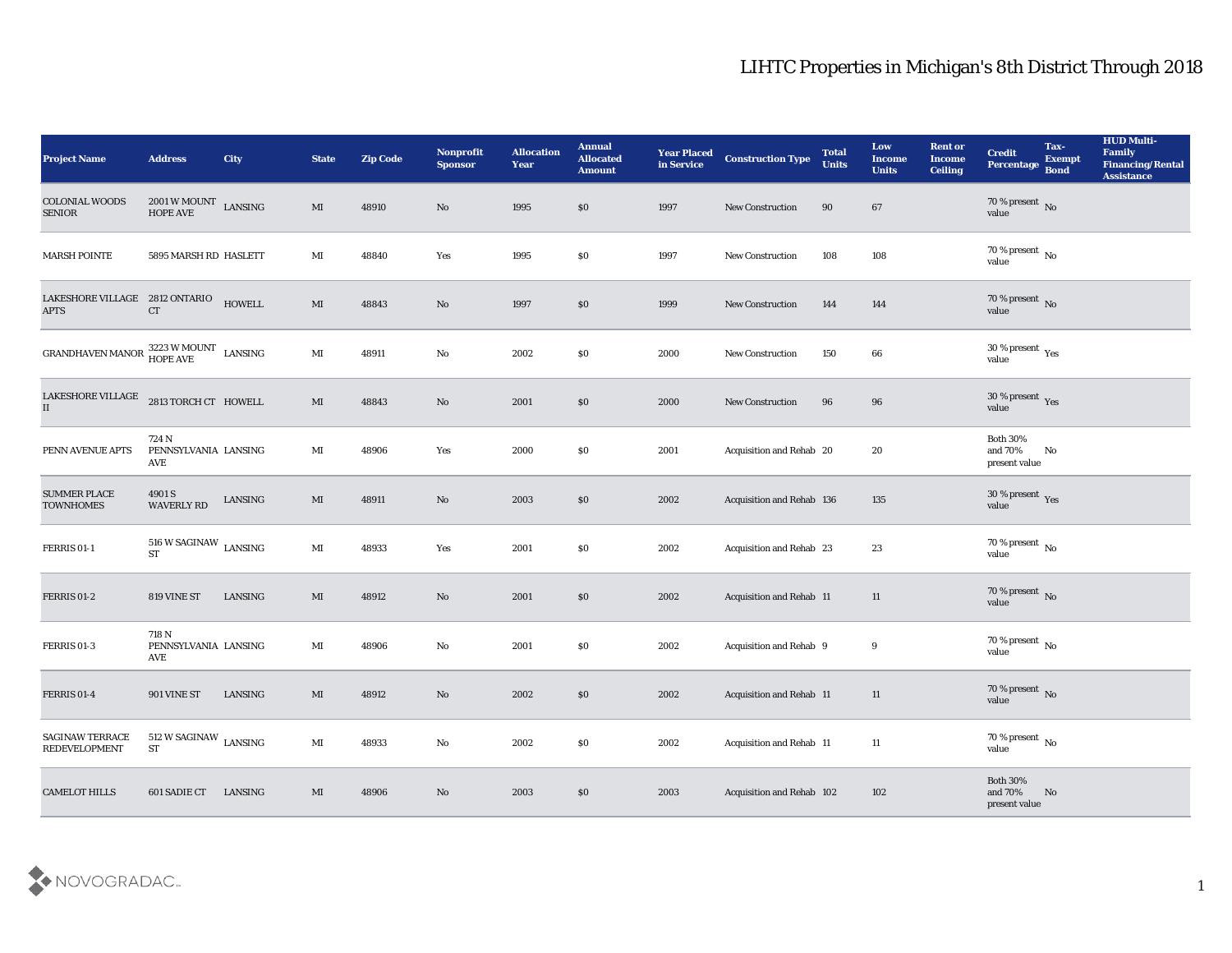| <b>Project Name</b>                       | <b>Address</b>                            | City                              | <b>State</b>           | <b>Zip Code</b> | Nonprofit<br><b>Sponsor</b> | <b>Allocation</b><br><b>Year</b> | <b>Annual</b><br><b>Allocated</b><br><b>Amount</b> | <b>Year Placed</b><br>in Service | <b>Construction Type</b>       | <b>Total</b><br><b>Units</b> | Low<br>Income<br><b>Units</b> | <b>Rent or</b><br><b>Income</b><br><b>Ceiling</b> | <b>Credit</b><br>Percentage                   | Tax-<br><b>Exempt</b><br><b>Bond</b> | <b>HUD Multi-</b><br>Family<br><b>Financing/Rental</b><br><b>Assistance</b> |
|-------------------------------------------|-------------------------------------------|-----------------------------------|------------------------|-----------------|-----------------------------|----------------------------------|----------------------------------------------------|----------------------------------|--------------------------------|------------------------------|-------------------------------|---------------------------------------------------|-----------------------------------------------|--------------------------------------|-----------------------------------------------------------------------------|
| <b>FERRIS 01-5</b>                        | 201 N<br>PENNSYLVANIA LANSING<br>AVE      |                                   | MI                     | 48912           | No                          | 2002                             | $\$0$                                              | 2003                             | Acquisition and Rehab 11       |                              | 11                            |                                                   | $70\,\%$ present $\,$ No value                |                                      |                                                                             |
| <b>HUNT CLUB</b>                          | 3221 FOREST RD LANSING                    |                                   | MI                     | 48910           | No                          | 2004                             | \$0                                                | 2003                             | <b>New Construction</b>        | 144                          | 142                           |                                                   | $30\,\%$ present $\,$ Yes value               |                                      |                                                                             |
| HUNTLEY VILLAS I & II DONCASTER           | 4488<br>AVE                               | HOLT                              | MI                     | 48842           | No                          | 2004                             | \$0                                                | 2003                             | Acquisition and Rehab 160      |                              | 159                           |                                                   | $30\,\%$ present $\,$ Yes value               |                                      |                                                                             |
| NORTH WALNUT 02-1                         | 724 N WALNUT LANSING<br><b>ST</b>         |                                   | $\mathbf{M}\mathbf{I}$ | 48906           | No                          | 2002                             | \$0\$                                              | 2003                             | <b>Acquisition and Rehab 8</b> |                              | $8\phantom{1}$                |                                                   | $70\,\%$ present $\,$ No value                |                                      |                                                                             |
| OAKHAVEN MANOR                            | 1320 ASHEBURY $\,$ HOWELL<br>LN           |                                   | $\mathbf{M}\mathbf{I}$ | 48843           | No                          | 2004                             | \$0\$                                              | 2003                             | <b>New Construction</b>        | 112                          | 50                            |                                                   | $30\,\%$ present $\,$ No value                |                                      |                                                                             |
| 517 N WALNUT ST                           | 517 N WALNUT LANSING<br><b>ST</b>         |                                   | $\mathbf{M}\mathbf{I}$ | 48933           | $\rm No$                    | 2003                             | \$0                                                | 2004                             | Acquisition and Rehab 9        |                              | 9                             |                                                   | <b>Both 30%</b><br>and 70%<br>present value   | No                                   |                                                                             |
| <b>CLIFFVIEW</b>                          | ${\rm D}{\rm R}$                          | 1795 CLIFFVIEW ROCHESTER HILLS MI |                        | 48306           | $\mathbf{N}\mathbf{o}$      | 2005                             | \$0\$                                              | 2004                             | Acquisition and Rehab 126      |                              | 117                           |                                                   | $30\,\%$ present $\,$ Yes value               |                                      |                                                                             |
| <b>MERIDIAN</b><br><b>STRATFORD PLACE</b> |                                           | 2790 SIRHAL DR EAST LANSING       | MI                     | 48823           | No                          | 2004                             | \$0                                                | 2004                             | <b>New Construction</b>        | 60                           | 60                            |                                                   | $70\,\%$ present $${\rm No}$$ value           |                                      |                                                                             |
| <b>ARBORS AT</b><br>GEORGETOWN            | 2010<br>GEORGETOWN LANSING<br><b>BLVD</b> |                                   | MI                     | 48911           | No                          | 2005                             | \$0\$                                              | 2005                             | <b>New Construction</b>        | 160                          | 160                           |                                                   | $30\,\%$ present $\,$ Yes value               |                                      |                                                                             |
| <b>GREEN PARK</b><br><b>TOWNHOMES</b>     | 840 E<br><b>COLUMBIA ST</b>               | MASON                             | MI                     | 48854           | No                          | 2006                             | \$99,199                                           | 2005                             | <b>New Construction</b>        | 32                           | 32                            | 60% AMGI                                          | $30\,\%$ present $\,$ Yes value               |                                      |                                                                             |
| PHILLIP C DEAN APTS 1313 MARY AVE LANSING |                                           |                                   | MI                     | 48910           | No                          | 2006                             | \$142,644                                          | 2005                             | <b>New Construction</b>        | 48                           | 48                            | 60% AMGI                                          | 30 % present $\,\rm \gamma_{\rm es}$<br>value |                                      |                                                                             |
| <b>CLINTON STREET</b><br><b>PLACE</b>     | <b>ST</b>                                 | 839 S CLINTON STOCKBRIDGE         | $\mathbf{M}$           | 49285           | $\rm\thinspace No$          | 2005                             | \$48,225                                           | 2006                             | Acquisition and Rehab 16       |                              | 16                            | 60% AMGI                                          | Both $30\%$<br>and 70%<br>present value       | No                                   |                                                                             |
| PARK TERRACE I<br>(WILLIAMSTON)           |                                           | 300 LLOYD ST WILLIAMSTON          | MI                     | 48895           | $\mathbf {No}$              | 2006                             | \$146,454                                          | 2006                             | Acquisition and Rehab 48       |                              | 48                            | 60% AMGI                                          | Both $30\%$<br>and 70%<br>present value       | $\mathbf{N}\mathbf{o}$               |                                                                             |

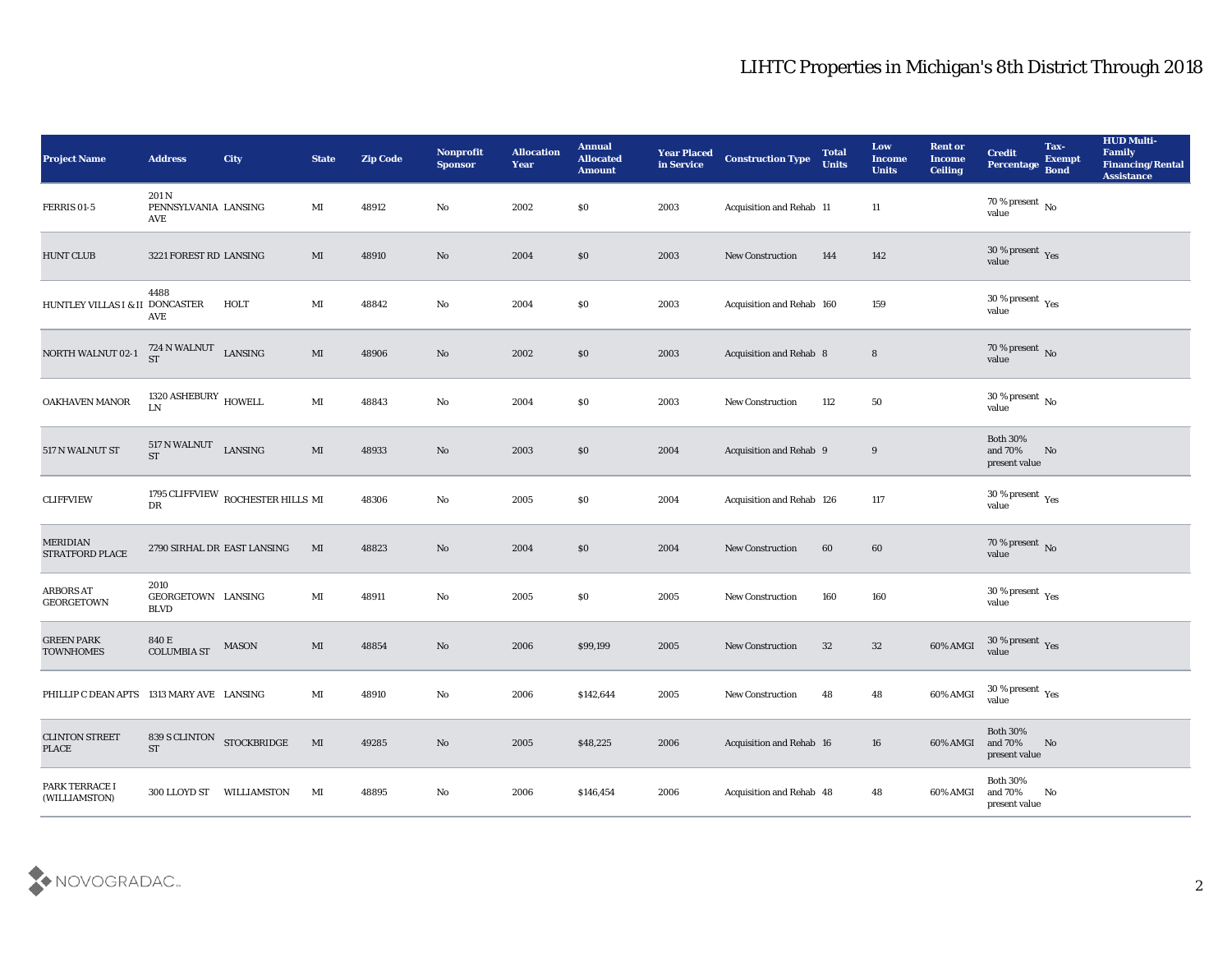| <b>Project Name</b>                                | <b>Address</b>                           | <b>City</b>        | <b>State</b>           | <b>Zip Code</b> | Nonprofit<br><b>Sponsor</b> | <b>Allocation</b><br><b>Year</b> | <b>Annual</b><br><b>Allocated</b><br><b>Amount</b> | <b>Year Placed</b><br>in Service | <b>Construction Type</b>                   | <b>Total</b><br><b>Units</b> | Low<br><b>Income</b><br><b>Units</b> | <b>Rent or</b><br><b>Income</b><br><b>Ceiling</b> | <b>Credit</b><br>Percentage                    | Tax-<br><b>Exempt</b><br><b>Bond</b> | <b>HUD Multi-</b><br>Family<br><b>Financing/Rental</b><br><b>Assistance</b> |
|----------------------------------------------------|------------------------------------------|--------------------|------------------------|-----------------|-----------------------------|----------------------------------|----------------------------------------------------|----------------------------------|--------------------------------------------|------------------------------|--------------------------------------|---------------------------------------------------|------------------------------------------------|--------------------------------------|-----------------------------------------------------------------------------|
| PINEBROOK MANOR                                    | 5925 S<br><b>WAVERLY RD</b>              | ${\rm LANSING}$    | MI                     | 48911           | No                          | 2006                             | \$186,281                                          | 2006                             | Acquisition and Rehab 136                  |                              | 136                                  | 60% AMGI                                          | <b>Both 30%</b><br>and 70%<br>present value    | Yes                                  |                                                                             |
| 1777 HASLETT RD                                    | 1777 HASLETT<br>RD                       | EAST LANSING       | MI                     | 48823           | No                          | 2007                             | \$191,088                                          | 2006                             | New Construction                           | 58                           | 41                                   | 60% AMGI                                          | $30\,\%$ present $\,$ Yes value                |                                      |                                                                             |
| DANISH VILLAGE APTS                                | 2566 WALTON<br><b>BLVD</b>               | ROCHESTER HILLS MI |                        | 48309           | Yes                         | 2006                             | \$728,086                                          | 2007                             | Acquisition and Rehab 150                  |                              | 149                                  | 60% AMGI                                          | <b>Both 30%</b><br>and 70%<br>present value    | No                                   |                                                                             |
| <b>BALLENTINE</b>                                  | 825N<br>PENNSYLVANIA LANSING<br>AVE      |                    | MI                     | 48906           | $\mathbf{N}\mathbf{o}$      | 2009                             | \$139,074                                          | 2011                             | Acquisition and Rehab 18                   |                              | 18                                   | 60% AMGI                                          | <b>Both 30%</b><br>and $70\%$<br>present value | No                                   |                                                                             |
| <b>SILVER STONE</b><br><b>TOWNHOMES</b>            | 5639 S MLK JR<br>$\operatorname{BLVD}$   | LANSING            | $\mathbf{M}\mathbf{I}$ |                 | $\rm\thinspace No$          | 2010                             | \$0                                                | 2011                             | Both New Construction 105<br>and $\rm A/R$ |                              | 105                                  |                                                   | 60% AMGI TCEP only No                          |                                      | No                                                                          |
| <b>CLINTON WEST</b>                                | 839 S CLINTON STOCKBRIDGE<br><b>ST</b>   |                    | $\mathbf{M}\mathbf{I}$ | 49285           |                             | Insufficient<br>Data             | $\$0$                                              | Insufficient<br>Data             | Not Indicated                              | 16                           | $\bf{0}$                             |                                                   | Not<br>Indicated                               |                                      |                                                                             |
| DELHI STRATFORD<br><b>PLACE</b>                    | 2385 PARK LN HOLT                        |                    | MI                     | 48842           |                             | Insufficient<br>Data             | $\$0$                                              | Insufficient<br>Data             | Not Indicated                              | 85                           | $\bf{0}$                             |                                                   | Not<br>Indicated                               |                                      |                                                                             |
| <b>EDGEWOOD VILLAS</b>                             | 1016 W<br><b>EDGEWOOD</b><br><b>BLVD</b> | <b>LANSING</b>     | MI                     | 48911           |                             | Insufficient<br>Data             | $\$0$                                              | Insufficient<br>Data             | Not Indicated                              | 128                          | $\bf{0}$                             |                                                   | Not<br>Indicated                               |                                      |                                                                             |
| <b>OLIVER GARDENS</b>                              | 718<br>SOUTHLAND ST LANSING              |                    | MI                     | 48910           |                             | Insufficient<br>Data             | $\$0$                                              | Insufficient<br>Data             | Not Indicated                              | 30                           | $\bf{0}$                             |                                                   | Not<br>Indicated                               |                                      |                                                                             |
| CAPITAL MANOR APTS $^{515}_{ST}$ SCHESTNUT LANSING |                                          |                    | $\mathbf{M}$ I         | 48933           |                             | 1987                             | \$0                                                | 1987                             | Acquisition and Rehab 72                   |                              | 16                                   |                                                   | $30\,\%$ present $\,$ Yes value                |                                      |                                                                             |
| <b>KALAMINK CREEK</b><br><b>APTS</b>               | 392 W GRAND<br><b>RIVER RD</b>           | <b>WEBBERVILLE</b> | MI                     | 48892           | No                          | 1987                             | \$0                                                | 1987                             | <b>New Construction</b>                    | 24                           | 24                                   |                                                   | 30 % present No<br>value                       |                                      |                                                                             |
| CAPITOL COMMONS II                                 | 600 S<br>SYCAMORE ST                     | LANSING            | MI                     | 48933           | $\rm\thinspace No$          | 1988                             | $\$0$                                              | 1988                             | New Construction                           | 144                          | $30\,$                               |                                                   | 30 % present $\gamma_{\rm es}$<br>value        |                                      |                                                                             |
| PARK TERRACE II<br>(WILLIAMSTON)                   | 344 WALLACE<br>$\operatorname{ST}$       | WILLIAMSTON        | MI                     | 48895           |                             | 1989                             | \$0                                                | 1989                             | Acquisition and Rehab 47                   |                              | 47                                   |                                                   | $\operatorname{\mathsf{Not}}$<br>Indicated     | No                                   |                                                                             |

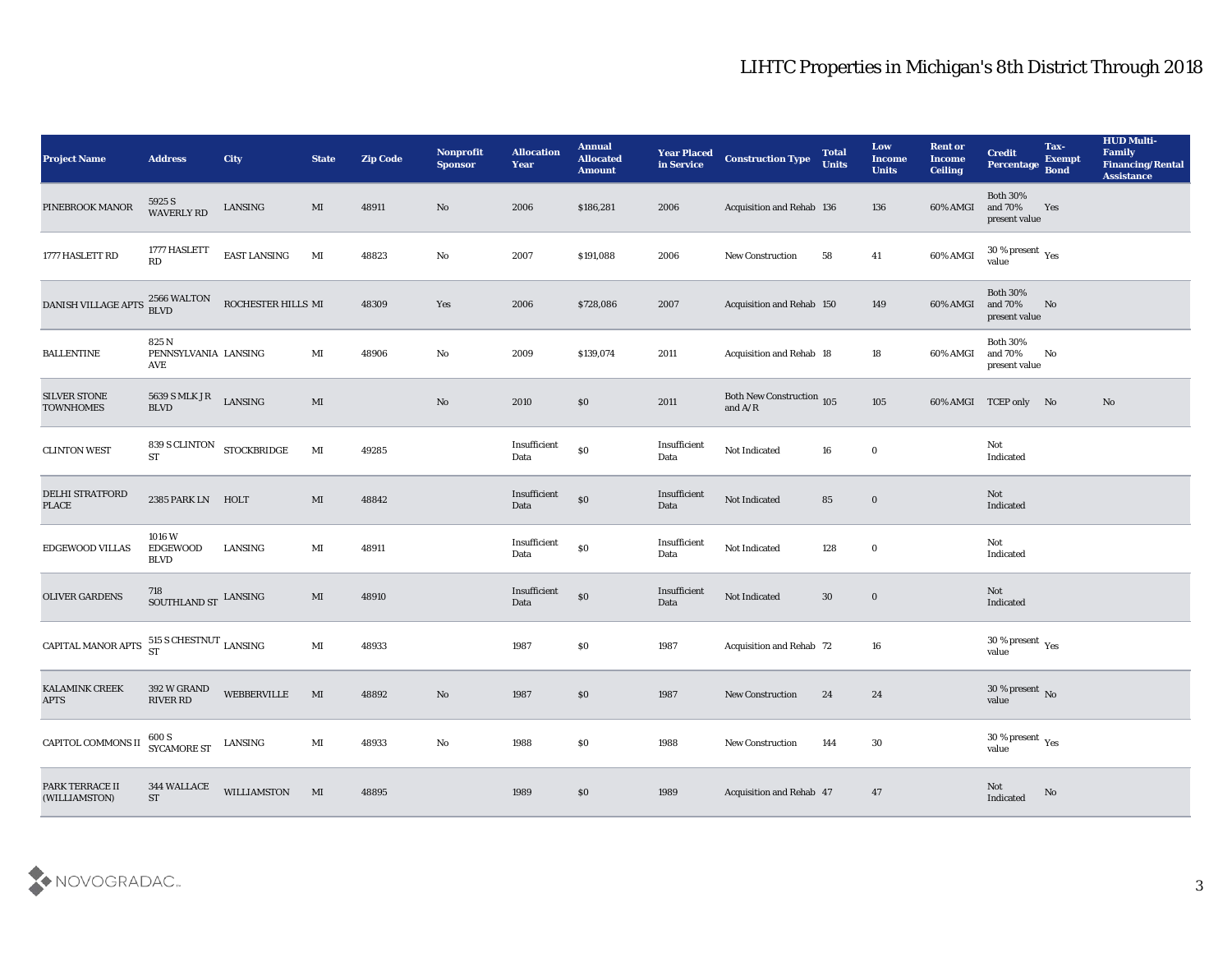| <b>Project Name</b>                                         | <b>Address</b>                       | <b>City</b>         | <b>State</b>           | <b>Zip Code</b> | Nonprofit<br><b>Sponsor</b> | <b>Allocation</b><br><b>Year</b> | <b>Annual</b><br><b>Allocated</b><br><b>Amount</b> | <b>Year Placed</b><br>in Service | <b>Construction Type</b>        | <b>Total</b><br><b>Units</b> | Low<br><b>Income</b><br><b>Units</b> | <b>Rent or</b><br><b>Income</b><br><b>Ceiling</b> | <b>Credit</b><br>Percentage                          | Tax-<br><b>Exempt</b><br><b>Bond</b> | <b>HUD Multi-</b><br>Family<br><b>Financing/Rental</b><br><b>Assistance</b> |
|-------------------------------------------------------------|--------------------------------------|---------------------|------------------------|-----------------|-----------------------------|----------------------------------|----------------------------------------------------|----------------------------------|---------------------------------|------------------------------|--------------------------------------|---------------------------------------------------|------------------------------------------------------|--------------------------------------|-----------------------------------------------------------------------------|
| WALTONWOOD APTS                                             | 3250 WALTON<br><b>BLVD</b>           | ROCHESTER HILLS MI  |                        | 48309           |                             | 1989                             | \$0                                                | 1989                             | New Construction                | 121                          | 24                                   |                                                   | Not<br>$\operatorname{Indicated}$                    | Yes                                  |                                                                             |
| 510 S CHESTNUT ST                                           | $510~\mathrm{S}$ CHESTNUT ST         | ${\rm LANSING}$     | MI                     | 48933           | No                          | 1990                             | \$0                                                | 1990                             | Acquisition and Rehab 1         |                              | $\mathbf{1}$                         |                                                   | <b>Both 30%</b><br>and 70%<br>present value          | No                                   |                                                                             |
| <b>EIGHTH STREET</b>                                        | 130 S EIGHTH<br><b>ST</b>            | LANSING             | $\mathbf{M}$ I         | 48912           | $\rm\thinspace No$          | 1990                             | \$0                                                | 1990                             | Acquisition and Rehab 8         |                              | 8                                    |                                                   | 30 % present $\rm\thinspace\gamma_{\rm es}$<br>value |                                      |                                                                             |
| WHITEHILLS APTS II                                          | 322 ALGER ST                         | HOWELL              | MI                     | 48843           | No                          | 1989                             | \$0                                                | 1990                             | <b>New Construction</b>         | 24                           | 24                                   |                                                   | $30\,\%$ present $\,$ No value                       |                                      |                                                                             |
| WILLOW VISTA APTS                                           | $540$ W WILLOW $$\tt LANSING$$       |                     | MI                     | 48906           |                             | 1988                             | \$0                                                | 1990                             | Acquisition and Rehab 51        |                              | 51                                   |                                                   | Not<br>Indicated                                     | Yes                                  |                                                                             |
| ETHEL APT                                                   | 117 S HOSMER<br><b>ST</b>            | LANSING             | $\mathbf{M}\mathbf{I}$ | 48912           | No                          | 1991                             | \$0                                                | 1991                             | Acquisition and Rehab 9         |                              | 9                                    |                                                   | $30\,\%$ present $\,$ Yes value                      |                                      |                                                                             |
| <b>IVAN WOOD SENIOR</b><br><b>APTS</b>                      | 4672 S<br>HAGADORN RD                | <b>EAST LANSING</b> | MI                     | 48823           | No                          | 1989                             | \$0                                                | 1991                             | <b>New Construction</b>         | 90                           | 90                                   |                                                   | $70\,\%$ present $\,$ No value                       |                                      |                                                                             |
| PENFIL APTS                                                 | 108 S HOSMER<br><b>ST</b>            | LANSING             | $\mathbf{M}\mathbf{I}$ | 48912           | No                          | 1991                             | \$0                                                | 1991                             | <b>Acquisition and Rehab 27</b> |                              | 27                                   |                                                   | $30\,\%$ present $\,$ Yes value                      |                                      |                                                                             |
| <b>JEFFERSON STREET</b><br>$\operatorname{\mathsf{SQUARE}}$ | 500 S<br>JEFFERSON ST                | MASON               | MI                     | 48854           | Yes                         | 2010                             | \$0                                                | 2011                             | Acquisition and Rehab 62        |                              | 56                                   |                                                   | 60% AMGI TCEP only No                                |                                      | No                                                                          |
| <b>LIVINGSTON GREENE</b>                                    | 470 N GRAND<br><b>AVE</b>            | <b>FOWLERVILLE</b>  | MI                     | 48836           | No                          | 2010                             | \$358,401                                          | 2012                             | <b>New Construction</b>         | 32                           | 32                                   | 60% AMGI                                          | <b>Both 30%</b><br>and 70%<br>present value          | No                                   | No                                                                          |
| <b>DEERPATH</b>                                             | <b>1290 DEER</b><br>PATH LN          | <b>EAST LANSING</b> | MI                     | 48823           | No                          | 2011                             | \$1,181,753                                        | 2012                             | Acquisition and Rehab 126       |                              | 126                                  | 60% AMGI                                          | <b>Both 30%</b><br>and 70%<br>$\,$ present value     | No                                   | No                                                                          |
| KALAMINK CREEK                                              | 392 WEST<br>GRAND RIVER              | WEBBERVILLE         | MI                     | 48892-0000      | $\rm \bf No$                | 2012                             | \$189,983                                          | 2013                             | Acquisition and Rehab 24        |                              | 24                                   | 60% AMGI                                          | Both $30\%$<br>and $70\%$<br>present value           | No                                   | $\rm\thinspace No$                                                          |
| <b>SOMERSET APTS</b>                                        | 1401 W HOLMES $_{\rm LANSING}$<br>RD |                     | $\mathbf{M}\mathbf{I}$ | 48910           | $\mathbf {No}$              | 2013                             | \$800,209                                          | 2014                             | <b>Acquisition and Rehab</b>    | $\sim$                       |                                      | $-60\%$ AMGI                                      | Both $30\%$<br>and 70%<br>present value              | No                                   | $\rm\thinspace No$                                                          |

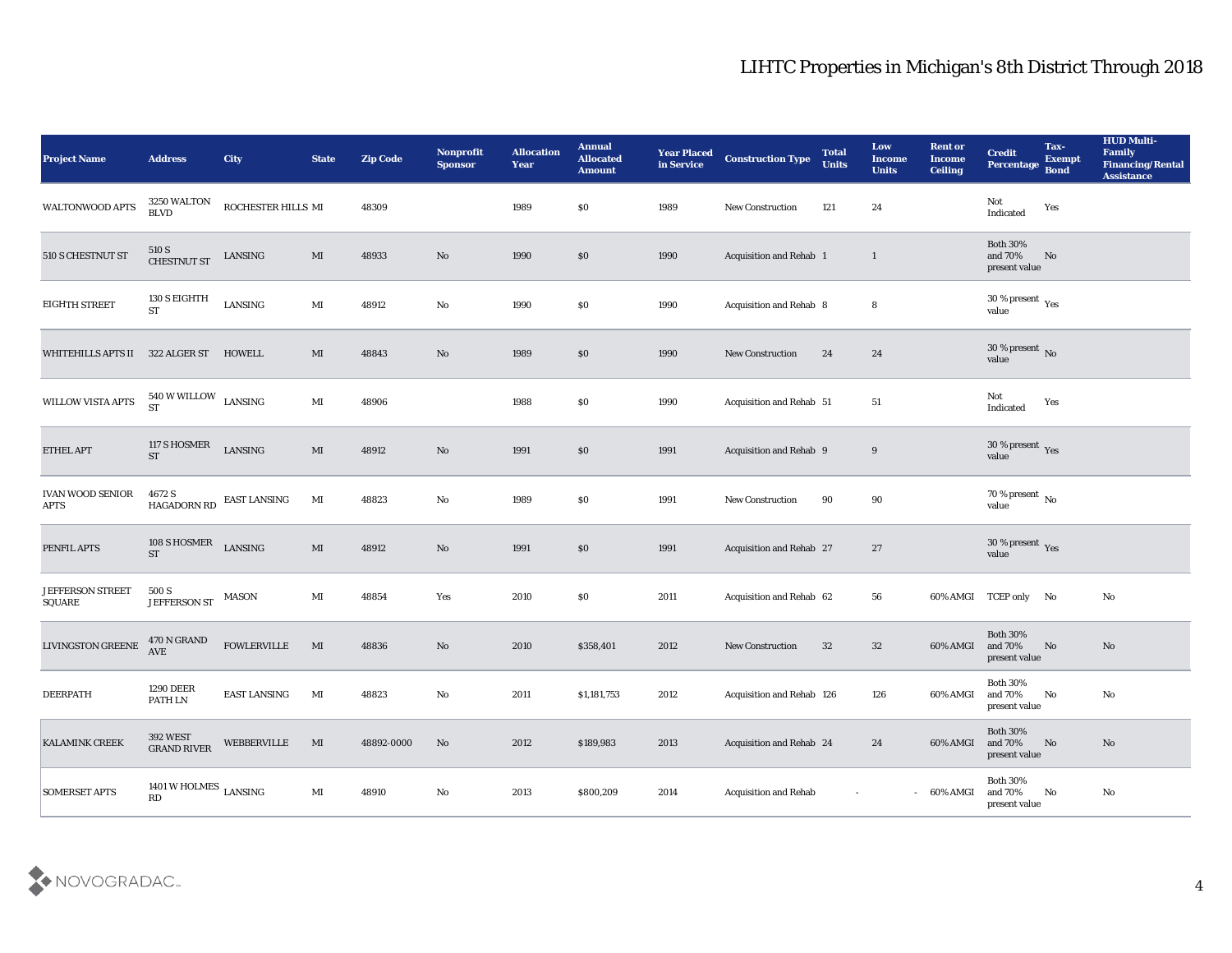| <b>Project Name</b>                                       | <b>Address</b>                                                             | <b>City</b>   | <b>State</b> | <b>Zip Code</b> | Nonprofit<br><b>Sponsor</b> | <b>Allocation</b><br><b>Year</b> | <b>Annual</b><br><b>Allocated</b><br><b>Amount</b> | <b>Year Placed</b><br>in Service | <b>Construction Type</b>        | <b>Total</b><br><b>Units</b> | Low<br><b>Income</b><br><b>Units</b> | <b>Rent or</b><br><b>Income</b><br><b>Ceiling</b> | <b>Credit</b><br>Percentage                 | Tax-<br><b>Exempt</b><br><b>Bond</b> | <b>HUD Multi-</b><br>Family<br><b>Financing/Rental</b><br><b>Assistance</b> |
|-----------------------------------------------------------|----------------------------------------------------------------------------|---------------|--------------|-----------------|-----------------------------|----------------------------------|----------------------------------------------------|----------------------------------|---------------------------------|------------------------------|--------------------------------------|---------------------------------------------------|---------------------------------------------|--------------------------------------|-----------------------------------------------------------------------------|
| CAPITOL COMMONS III                                       | $\begin{array}{c} \text{ } 800 \text{ W} \\ \text{LENAWEE ST} \end{array}$ | LANSING       | $\mathbf{M}$ | 48915           | No                          | 1992                             | \$0                                                | 1992                             | Acquisition and Rehab 47        |                              | 14                                   |                                                   | $30\,\%$ present $\,$ Yes value             |                                      |                                                                             |
| <b>HOPE SENIOR APTS</b>                                   | 210 W<br>DRAHNER RD                                                        | <b>OXFORD</b> | MI           | 48371           | Yes                         | 1992                             | $\$0$                                              | 1993                             | <b>New Construction</b>         | 50                           | 50                                   |                                                   | $70\,\%$ present $\,$ No value              |                                      |                                                                             |
| <b>OAK TREE VILLAGE</b>                                   | 410 ACORN DR BRIGHTON                                                      |               | MI           | 48116           | No                          | 1994                             | \$0                                                | 1994                             | <b>New Construction</b>         | 66                           | 66                                   |                                                   | $70\,\%$ present $\,$ No value              |                                      |                                                                             |
| <b>BRIDGEWATER PARK I</b>                                 | 5801<br>BRIDGEWATER CLARKSTON<br>DR                                        |               | MI           | 48346           | No                          | 1993                             | \$0                                                | 1995                             | <b>New Construction</b>         | 176                          | 174                                  |                                                   | $70\,\%$ present $\,$ No value              |                                      |                                                                             |
| <b>BRIDGEWATER PARK</b><br>$\vert \mathrm{II} \vert$      | 5801<br>BRIDGEWATER CLARKSTON<br>DR                                        |               | MI           | 48346           | No                          | 1993                             | \$0                                                | 1995                             | <b>New Construction</b>         | 88                           | 88                                   |                                                   | $70\,\%$ present $\,$ No value              |                                      |                                                                             |
| <b>LOWERTOWN LOFTS</b>                                    | 1208 TURNER<br><b>ST</b>                                                   | LANSING       | $\bf MI$     | 48906           | $\mathbf{N}\mathbf{o}$      | 1995                             | \$0                                                | 1995                             | Acquisition and Rehab 3         |                              | $\mathbf{3}$                         |                                                   | $70\,\%$ present $\,$ No value              |                                      |                                                                             |
| <b>TRADITIONS OF</b><br>LANSING                           | 900W<br>EDGEWOOD<br><b>BLVD</b>                                            | LANSING       | MI           | 48911           | No                          | 1994                             | \$0                                                | 1995                             | <b>New Construction</b>         | 160                          | 159                                  |                                                   | $70$ % present $\,$ No $\,$ value           |                                      |                                                                             |
| <b>WALDON LAKES APTS</b>                                  | 2000<br><b>ELMHURST CIR</b>                                                | ORION         | MI           | 48359           | No                          | 1993                             | \$0                                                | 1995                             | <b>New Construction</b>         | 200                          | 198                                  |                                                   | 70 % present No<br>value                    |                                      |                                                                             |
| <b>CHATEAU VIEW</b>                                       | <b>13470 DIXIE</b><br><b>HWY</b>                                           | <b>HOLLY</b>  | $\mathbf{M}$ | 48442           | No                          | 1995                             | \$0                                                | 1996                             | Acquisition and Rehab 23        |                              | 22                                   |                                                   | $30\,\%$ present $\,$ No value              |                                      |                                                                             |
| <b>CAPITOL SENIOR</b>                                     | 500 PINE ST                                                                | LANSING       | MI           | 48933-0000      | No                          | 2017                             | \$447,856                                          | 2015                             | Acquisition and Rehab 200       |                              | 200                                  | 60% AMGI                                          | $30\,\%$ present<br>value                   |                                      | Yes                                                                         |
| <b>MILL POND MANOR</b>                                    | $614$ NORTH $2\mathrm{ND}$ BRIGHTON<br><b>STREET</b>                       |               | MI           | 48116-0000      | No                          | 2015                             | \$404,199                                          | 2016                             | <b>Acquisition and Rehab 58</b> |                              | 58                                   | 60% AMGI                                          | <b>Both 30%</b><br>and 70%<br>present value |                                      | Yes                                                                         |
| <b>RIVERFRONT</b>                                         | 501 N CEDAR ST LANSING                                                     |               | $\mathbf{M}$ | 48912-0000      | No                          | 2015                             | \$684,232                                          | 2016                             | Acquisition and Rehab 278       |                              | 212                                  | 60% AMGI                                          | $30$ % present<br>value                     |                                      | Yes                                                                         |
| PRESTWICK VILLAGE 2363 N. CEDAR HOLT<br><b>APARTMENTS</b> | <b>STREET</b>                                                              |               | $\mathbf{M}$ | 48842-0000      | No                          | 2015                             | \$863,316                                          | 2017                             | New Construction                | 66                           | 66                                   | 60% AMGI                                          | 70 % present<br>value                       |                                      | No                                                                          |